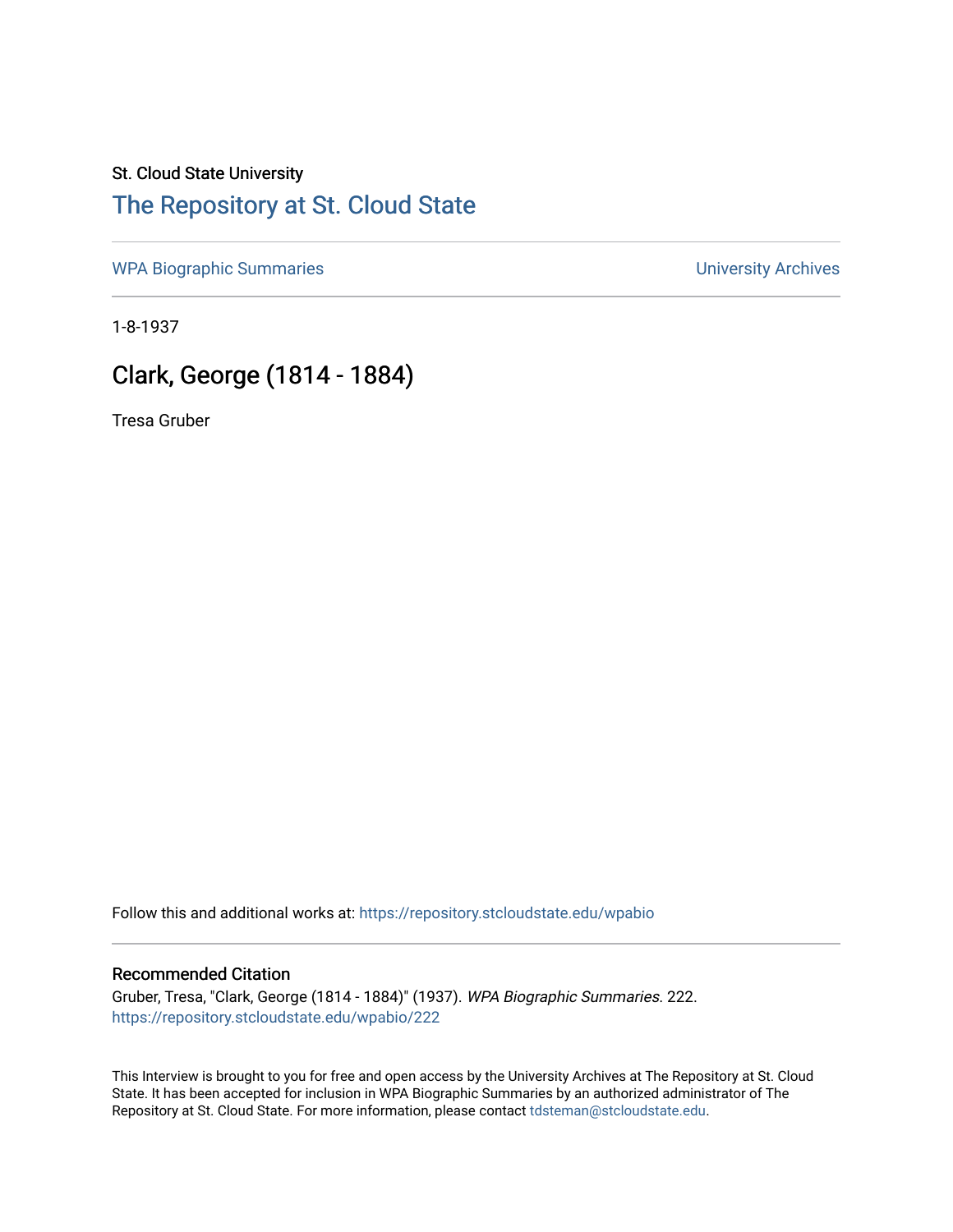what it the

## CLARK, GEORGE File No.  $B - 232$

 $\frac{1}{2}$ 

George Clark was born on Cape Cod in 1814, and came to Maine Prairie in 1856, and took a claim and operated it for about fifteen years, when he moved to Otter Tail County, where he died in 1884. Hie family consisted of bis wife and son George A., and daughters Eliza and Bettie.

> Oopied from: History of Kaine Prairie Date Copied: January S, 1937 Copied by: Tresa Gruber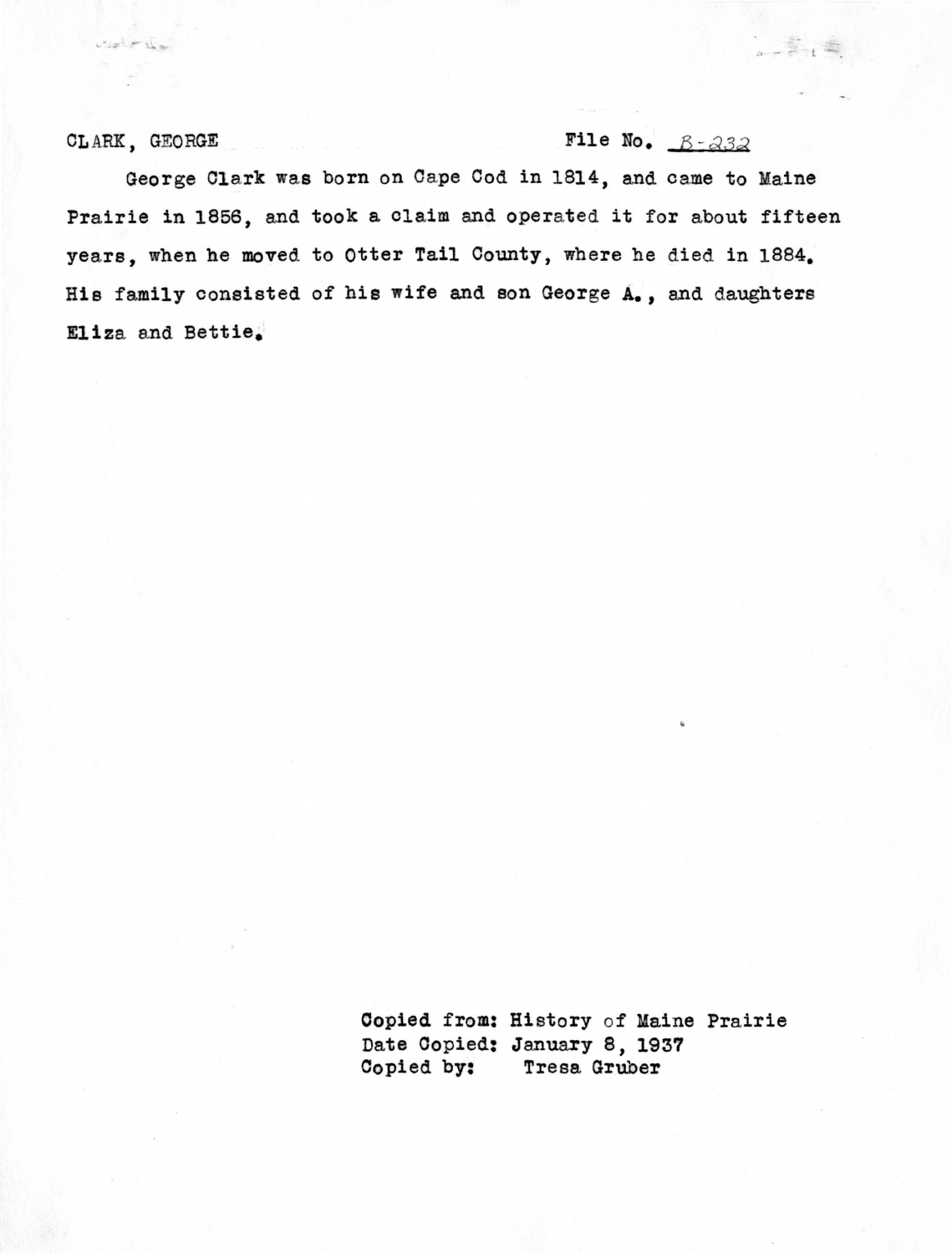| TAKEN FROM CENSUS RECORDS OF 1860               |               |
|-------------------------------------------------|---------------|
| Enumerated July 17, 1860 -- By C. Grandelymeyer |               |
| Post Office -- Marysville                       |               |
| Page No. 98                                     |               |
| George Clark                                    | Age $45$      |
| Sex                                             | Male          |
| Occupation                                      | Farmer        |
| Born                                            | Massachusetts |
| Hecediah Clark                                  | Age $46$      |
| Sex                                             | Female        |
| Occupation                                      |               |
| Born                                            | Maine         |
| George Clark                                    | Age 19        |
| Sex                                             | Male          |
| Occupation                                      | Farm Laborer  |
| Born                                            | Massachusetts |
| Bethamy Clark                                   | Age 9         |
| $sex$                                           | Female        |
| Occupation                                      |               |
| Born                                            | Massachusetts |

 $\sqrt{2}$ a S.

 $4 - 3$